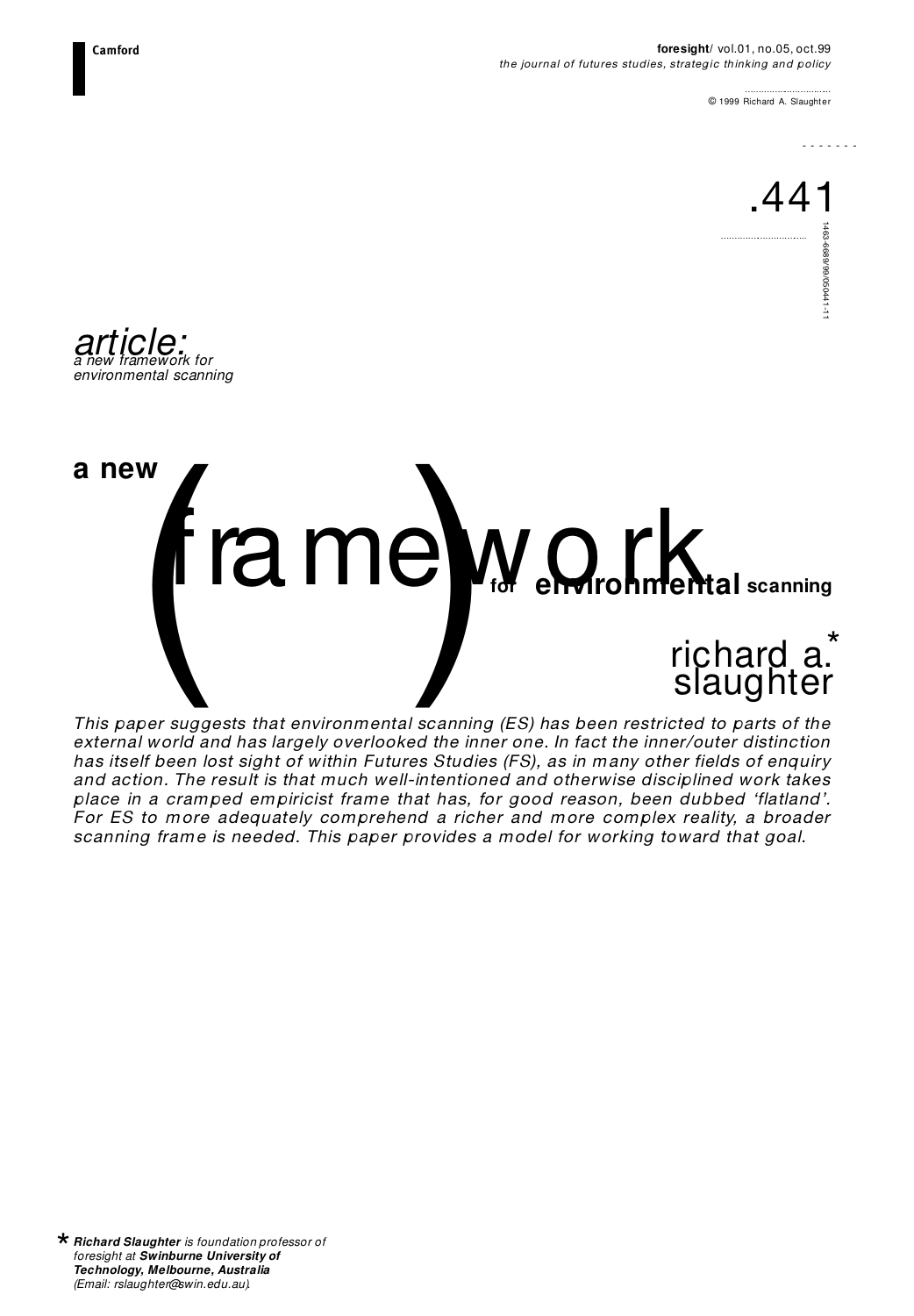Environmental scanning (ES) is a methodology that stands at the juncture of foresight and strategy. It establishes organizationally relevant criteria that allow prepared human minds to discern information, knowledge and insight from the multitude of `signals' that occur daily. In most cases the starting point for ES is the design of a scanning frame which helps practitioners decide what to look at and how to judge the usefulness of information. But, at the same time, there also needs to be an openness to new data, 'lone signals' and unconventional sources. So one of the meta-skills of good ES work is to know when to apply the standard 'rules' of discrimination and when to set them aside. This is quintessentially a matter of human judgement, not of calculation.As such ES stands firmly in the interpretative domain, not that of the dominant empirical tradition of futures work.

Organizations that do not pay attention to a wide range of signals are unlikely to prosper because they will have missed vital information about markets, products, customers, competitors and the like. Organizations that do adopt effective ES are much more likely to succeed because they are 'tuned in' to their environment  $-$  they 'know what is going on'. Moreover, the trained eye (ear, brain) can detect new signals and provide early warnings of change. In other words, ES is a key step in creating an in-house foresight capability.Thus ES is steadily emerging from its academic origins into more widespread practice where it has a range of practical implications, particularly in business.As Choo notes:

Information derived from environmental scanning is increasingly being used to drive the strategic planning process by business and public sector organizations in most developed countries. Research evidence shows that environmental scanning is linked to improved organizational performance. 1

But most businesses are pragmatic organizations that neither grasp the bigger picture nor have the means to do so.They exist for the limited purposes of making money and satisfying shareholders' expectations.They are not, on the whole, interested in critiquing conventional assumptions or looking beyond currently popular ideologies such as scientism and economism. Hence the methods they use tend to be focused on `getting the job done'. Though 'triple bottom line accounting' (ie using economic, social and environmental criteria) is slowly emerging onto the agenda, powerful boundary maintenance practices continue and thus the focus on the pragmatic achievement of limited, instrumental goals remains dominant. 2

This essentially technical orientation is only one of many that are possible. But it is reinforced by strong empiricist tendencies in the world of corporate strategy.What seems to matter most is getting a grip on the key trends 'out there' - trends that can be measured and captured through statistics, models and graphs.Various books are available that popularize the notion that `you, too, can profit from reading the trends'. <sup>3</sup> Those who detect and employ them first will also be the first to benefit. Hence the focus in Hamil and Prahalad's work on what they call the `race for industry foresight'. <sup>4</sup> In these terms, such an approach is entirely reasonable. It makes a great deal of sense if one is working in a typical business environment, with pragmatic strategic and financial goals,and where the relevant bottom line is largely economic.

There are at least three reasons why this approach is insufficient. First, the typical empirical scanning frame overlooks phenomena that do not respond to empirical `ways of knowing'. Something is being lost, but what that `something' might be is not always clear. Second, all organizations are located in a wider milieu  $-$  a world that is experiencing dysfunction, stress and upheaval on an unprecedented scale. Its future has become highly problematic and humanity as a whole is facing a profound `civilizational challenge'. In essence, the challenge involves the following:

- · understanding the sources of dysfunction and breakdown in the global system (a diagnosis);
- · taking responsibility for reframing the way we understand and manage spaceship earth (values, purposes, strategies and goals); and
- · developing a commitment to collectively changing course and striking out in a new, or renewed, direction (a vision of a transformed world). 5

<sup>1</sup> C.W. Choo, *Information Management for the Intelligent Organization: the Art of Scanning the Environment*, Am erican Society for Inform ation Science, Medford, NJ, 1995, p 101.

<sup>2</sup> B. Daviss, 'Profits from principle: five forces redefining business', *The Futurist*, Vol 33, N0 6, June/July 1999, pp 28-33. 3 G. Celente, *Trend Tracking*, Warner, New York, 1990.

<sup>4</sup> G. Ham il and C.K. Prahalad, *Com peting for the Future*, Harvard Business School, Bos ton, 1994.

<sup>5</sup> R. Slaughter, `Futures for the third millennium: enabling the forward view', *Pr ospect*, Sydney, 1999.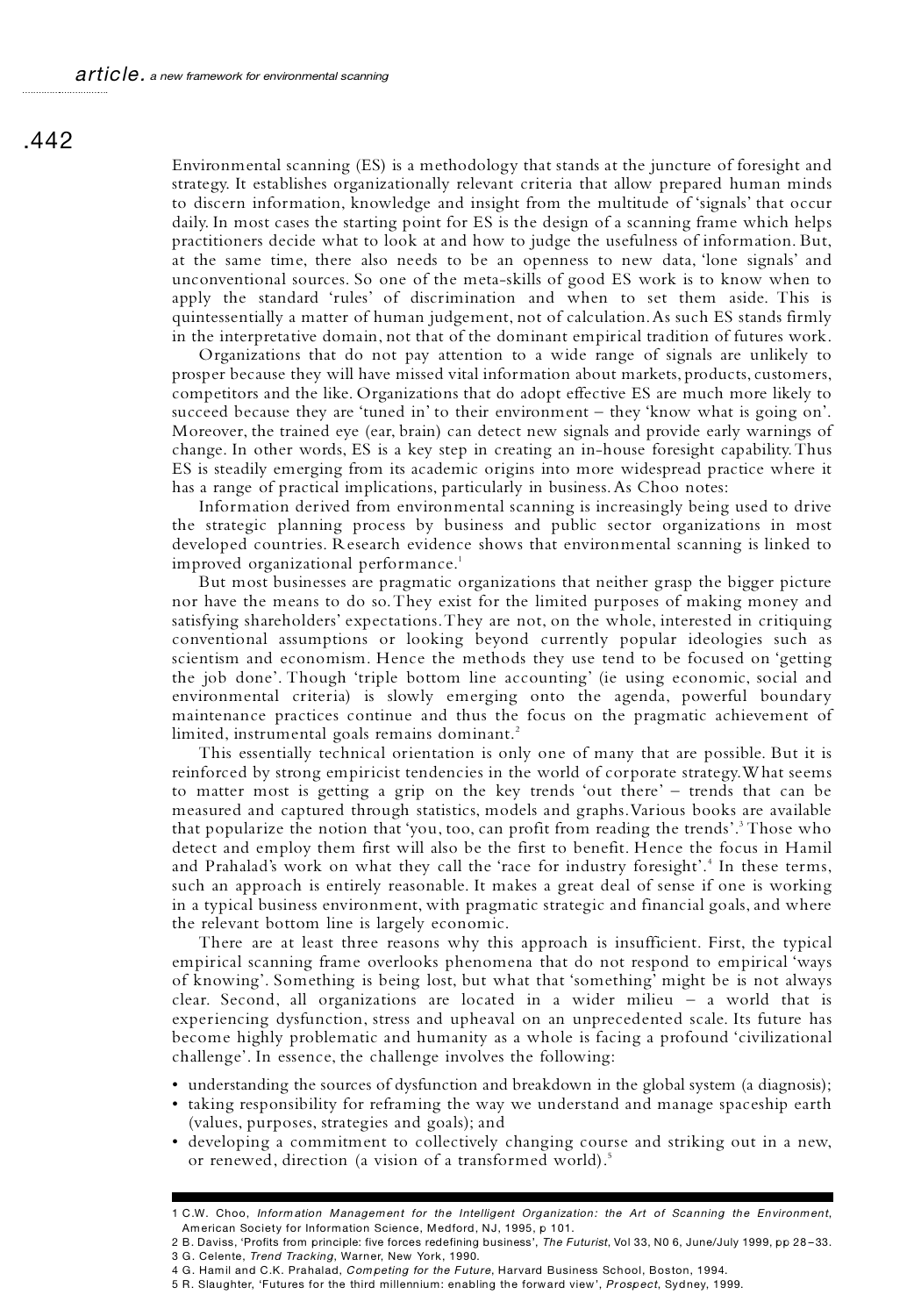Practical people in organizations of many kinds either label such concerns `academic' or consign them directly into the `too-hard basket'. Yet these are very poor strategies, amounting to little more than avoidance.They merely leave the hard choices to others or to the mindless working-out of processes and systems at every level.

The third reason why empirically based ES is lacking is that organizations themselves need access to richer, deeper outlooks and more thoughtful, innovative strategies. In other words, thinking more broadly, more deeply, and bringing into play non-traditional sources and `ways of knowing' provides new insights and leads to new opportunities, new ways of beating the competition. For example, the Finnish firm Nokia moved well ahead of its competitors by taking up the notion of `human technology' and refocusing its publicity on style, ease of use and the sheer pleasure of well-designed mobile phones. Similarly,Apple computers not only paid attention to increasing the functional capability of its products, it also released colourful new-look items that made standard computer hardware look boring. Both companies had correctly 'read' some very subtle environmental signals and were among the first to understand the growing importance of `soft' features such as image, style and the overall `feel' of products.

So the question behind this paper is: 'is there a way for us, and the organizations we work in or with, to take a deeper, richer and more productive view of the whole environment?' I believe there is. In what follows I will first draw on the work of one leading transpersonal synthesist and then attempt to set out an approach to ES which encompasses aspects of our world that have been widely overlooked.

## Transcending flatland .................. ..................

..................

In a paper with the above title, I explored the way that the modern futures project became trapped in a kind of empiricist prison. <sup>6</sup>That is, it has evolved methods for reading the world `out there' but has largely overlooked the world `in here'. Moreover, it has also, in its dominant, mainstream American form, overlooked the rich possibilities for understanding that are given to us through such avenues as hermeneutics, critical theory, semiotics, post-structuralism, multiculturalism and the transpersonal realm. I argued that these oversights have deprived the field of some of the most powerful options for understanding the global predicament and responding to it in deeply transforming ways. In short, I argued that FS had become trapped in a metaphorical flatland. Ken Wilber described some of the consequences when he wrote that:

*depths that required interpretation were largely ignored in favour of the interlocking surfaces that can merely be seen ¼ valueless surfaces that could be patiently, persistently, accurately mapped: on the other side of the objective strainer, the world appeared only as a great interlocking order of sensory surfaces, empirical forms*. 7

Though brief, this statement stands as an enduring critique of approaches to FS and ES that are based only or primarily on empirically based data from the external world. Something essential is missing.

# A meta-map for a renewed worldview

The corpus of Wilber's work has produced many useful outcomes. Among these is a meta-framework that distinguishes four domains within which different phenomena are located and thus different 'ways of knowing' are employed. (It is necessary to stress that, before coming to any hard and fast conclusions about this perspective, readers should consult the original sources.)

Properly understood, Wilber's `four quadrants' provide a comprehensive and systematic basis for FS in general and ES in particular.They are based on an ingenious division between `inner' and `outer' on one axis; and between `individual' and `social' on the other (see figure 1). Each quadrant is used to trace the process of evolution in that

<sup>6</sup> R. Slaughter, `Transcending flatland: implications of Ken W ilber's m eta-narrative for futures studies', *Futures*[, Vol 30,](http://fernando.emeraldinsight.com/nw=1/rpsv/cgi-bin/linker?ext=a&reqidx=/0016-3287^28199808^2930:6L.519[aid=36842]) [No 6, August 1998, pp](http://fernando.emeraldinsight.com/nw=1/rpsv/cgi-bin/linker?ext=a&reqidx=/0016-3287^28199808^2930:6L.519[aid=36842]) 519-34.

<sup>7</sup> K. Wilber, *Sex, Ecology, Spirituality: the Spirit of Evolution*, Shambhala, Boulder, CO, 1995 p 418.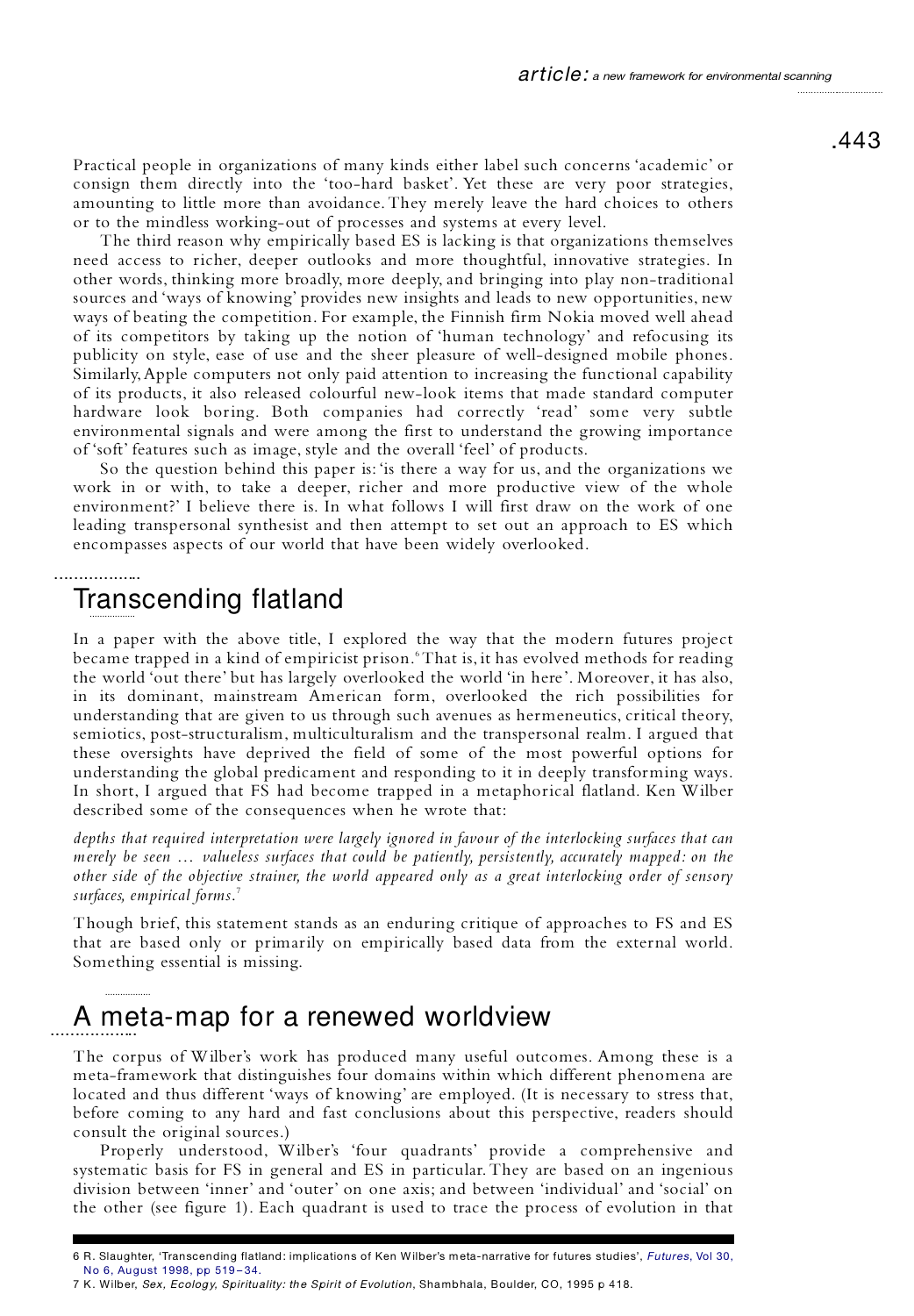## .444

................................

particular field. So there are four parallel processes, each intimately linked with the other: interior-individual development; exterior-individual development; interior-social development and exterior-social development.Wilber uses the term `holons' to represent entities that are embedded in systems, part separate and part whole. In his words, `the upper half of the diagram represents individual holons; the lower half, social or communal holons. The right half represents the exterior forms of holons - what they look like from the outside; and the left hand represents the interiors  $-\text{ what they look like from within.}$ <sup>26</sup>



*Source:* K. Wilber © Sex, Ecology, Spirituality: the Spirit of Evolution. (Shambhala Publications Inc, Boston, Mass, USA, 1995).

Figure 2 outlines stages of development in the four realms as drawn from the work of various different observers. The upper right quadrant runs from the centre  $-\text{ which}$ represents the Big Bang – to subatomic particles to atoms to molecules to cells to neural organisms to triune-brained organisms. With reference to human behaviour, this quadrant is the one emphasized by behaviourism." The upper left quadrant 'runs from the centre to prehension, sensation, impulse, image, symbol, concept and so on... With reference to human beings, this quadrant contains all the 'interior' individual sciences (among other things), from psychoanalysis to phenomenology to mathematics.<sup>'10</sup> The lower right quadrant runs through the stages of galactic and planetary evolution. With reference to humans it 'then runs from kinship tribes to villages to nation states to (the) global world system'. <sup>11</sup> It also incorporates the physical realms of architecture, technology etc. Finally, the lower left quadrant outlines the interiors of social systems; that is their culture, values and worldviews. These range from what Wilber calls the `physical pleromatic' stage to the 'mythic, rational and centauric' stages. $^{\rm 12}$ 

*Ibid*, p 121. *Ibid*, p 121. *Ibid*, p 122. *Ibid*, p 123. *Ibid*, p 123.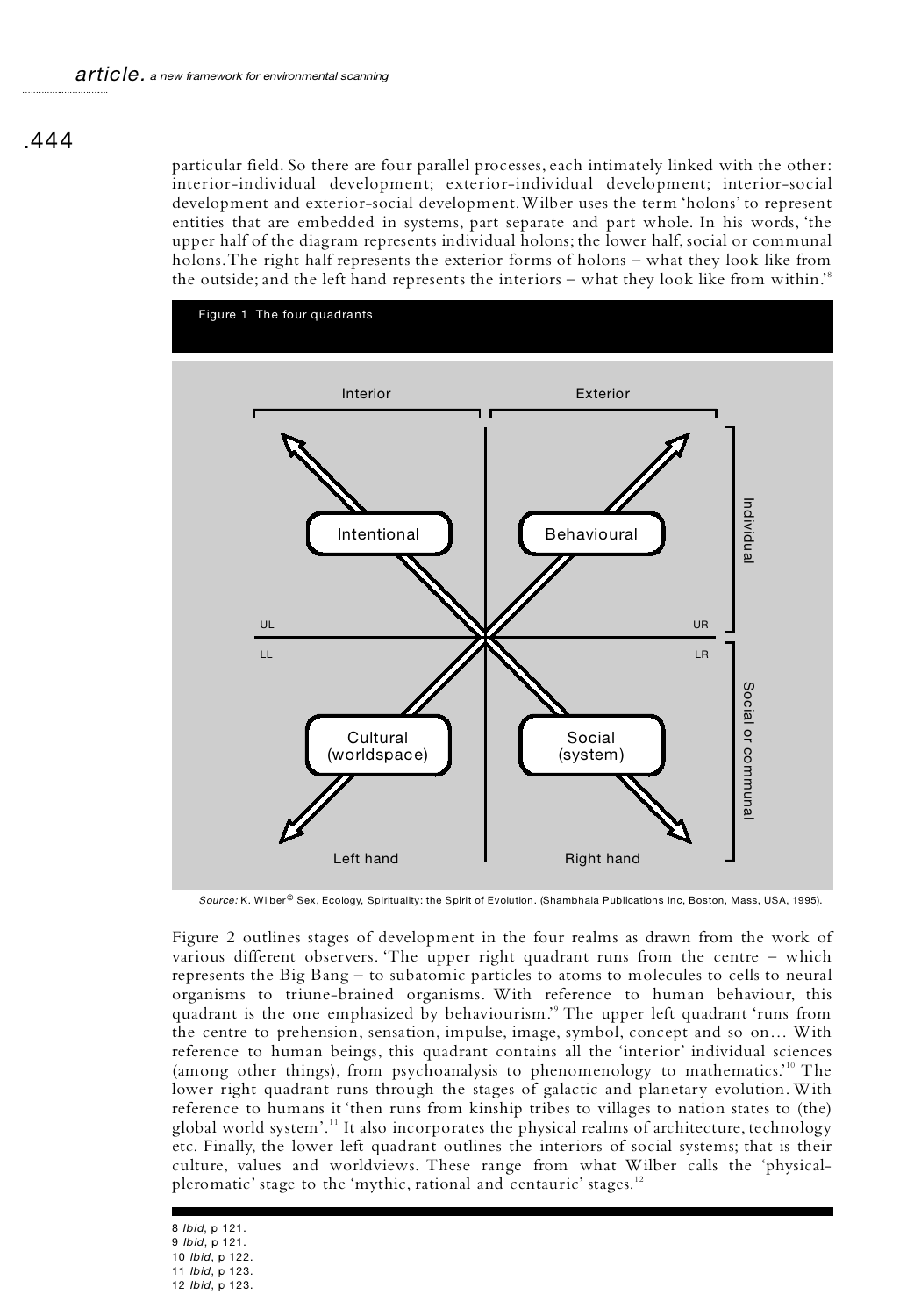One use of this scheme is to provide a diagnosis of the modernist path to our present day `flatland', a path that Wilber suggests involved repressing or dissociating much of the inner world (the left-hand side of the diagram) which is what has clearly happened in FS and ES. But the story does not end there. It advances two key suggestions about cultural recovery that have many implications for organizations and the strategies, or ends, they pursue. One concerns the reintegration of the 'big three' (the worlds of 'I', 'we' and 'it'); the other addresses the further development and integration of new stages beyond those already achieved.Wilber's work can be seen as central to the cultural enterprise that is futures studies because it provides a framework for mapping the outlines of more fully integrated and, indeed, more advanced cultures.



*Source:* K. Wilber© Sex, Ecology, Spirituality: the Spirit of Evolution. (Shambhala Publications Inc, Boston, Mass, USA, 1995).

# Grounds of cultural recovery

..................

The above is obviously only a partial summary of a detailed account of individual and collective development over a long period of time. Many insights about the possible grounds of cultural recovery can be derived. Here I will touch briefly on five general points.

**1.** Wilber's account seeks to re-establish a vertical dimension that, if not lost, was certainly obscured during the modern period. In his words:

once the weight of the Big One is lifted from the shoulders of awareness, the Big Three jump instantly back into focus, and interior depths once forbidden to serious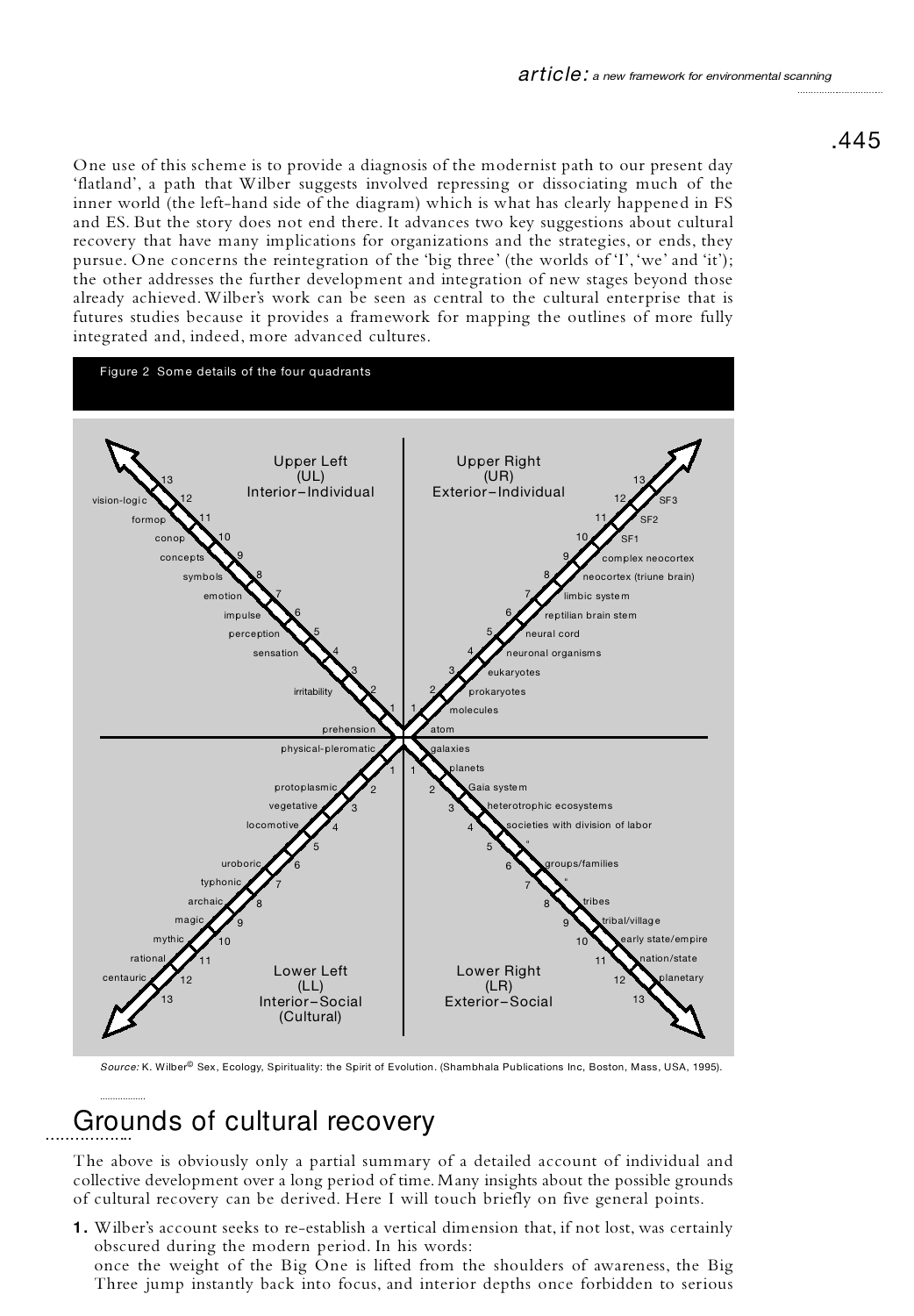discourse ... now unfurl before the mind's inward eye: the surfaces are not surfaces at all, the shadows hide something else.The appearances don't just reveal, they conceal: something other is going on.<sup>13</sup>

- **2.** He attempts to clarify the sources and resolutions of modern pathologies. In this view, they are associated with different types of arrested development, corresponding to each of the levels of evolution. For example, a key pathology of the industrial period is the `disengaged ego'.While the ego is seen as a tremendous step forward from more primitive stages, Wilber argues that its tendency to move from separation to dissociation leads on to many of the self-indulgent behaviours of our age.
- **3.** He carries forward the work of the great technological skeptics of our age, writers such as Lewis Mumford and Jaques Ellul.Wilber writes: I trace a large part of this dissociation and resultant emphasis on the Big One (of instrumental/objectivist rationality) to the strong influence of industrialization and the machine mentality...: the techno-economic base supported instrumental-purposive activities, and in a way out of all proportion to the instrumental-purposive rationality that did in fact build it: a positive feedback loop that sent calculative rationality spinning out of control, precisely in the avowed purpose of gaining control. 14
- **4.** He provides a rationale for re-establishing a central role for human agency and aspiration. For example, he notes that: `as for the coming transformation itself, it is being built, as all past transformations have been, in the hearts and minds of those individuals who themselves evolve to centauric planetary vision'. 15
- **5.** He helps to define aspects of the most promising ways ahead. Put briefly, this involves understanding and refusing the modernistic `flatland' in all its many guises and manifestations, and then clarifying and pursuing further stages of personal and social development. However, this is not a trivial `new age' view full of sweetness and light. Rather, it has a gritty reality to it: 'contacting the higher self is not the end of all problems but the beginning of the immense and difficult new work to be done'. 16

## A revised frame for ES .................. ..................

In a much earlier work I suggested that FS could best be understood as taking place on a range of different levels. <sup>17</sup> This view has been taken up by others and elaborated into a method dubbed `causal layered analysis'. <sup>18</sup> Essentially, it proposes that the world of reference that interests us in relation to FS is not monolithic but layered and that different `layers' reveal different phenomena.Though there is some divergence in detail, the approaches are structurally similar. Both start with more superficial material and move 'down' into deeper areas. Both use four categories.And both can be adapted to broaden the frame of ES.

The terms I originally proposed for the four main 'layers' of enquiry were: pop futurism, problem-oriented futures work, critical futures studies, and epistemological futures work. It is useful here to summarize what each of these terms stands for.

#### **Pop futurism**

This is mostly trite, superficial work. It is media-friendly and can often be seen in weekend newspaper supplements, magazines, popular books and on brief TV features. Statements such as:`how science and technology are improving our lives and creating the future' sum it up.This is the world of the fleeting image and the transient sound bite. It is eminently marketable, but bereft of theory or insight.

### **Problem-oriented futures work**

This is more serious work. It looks at the ways that societies and organizations are responding, or should respond, to the challenges of the near-term future. So it is largely about practical matters such as social rules and regulations, marketing and conventional

<sup>13</sup> *Ibid*, p 420.

<sup>14</sup> *Ibid*, p 417.

<sup>15</sup> *Ibid*, p 197.

<sup>16</sup> *Ibid*, p 496.

<sup>17</sup> R. Slaughter, 'Probing beneath the surface', *Futures*, Vol 21, No 5, October 1989, pp 447-65.

<sup>18</sup> S. Inayatullah, 'Causal layered analysis: poststructuralism as method', *Futures*[, Vol 30, No 8, October 1998,](http://fernando.emeraldinsight.com/nw=1/rpsv/cgi-bin/linker?ext=a&reqidx=/0016-3287^28199810^2930:8L.815[aid=36844]) [pp 815](http://fernando.emeraldinsight.com/nw=1/rpsv/cgi-bin/linker?ext=a&reqidx=/0016-3287^28199810^2930:8L.815[aid=36844])-30.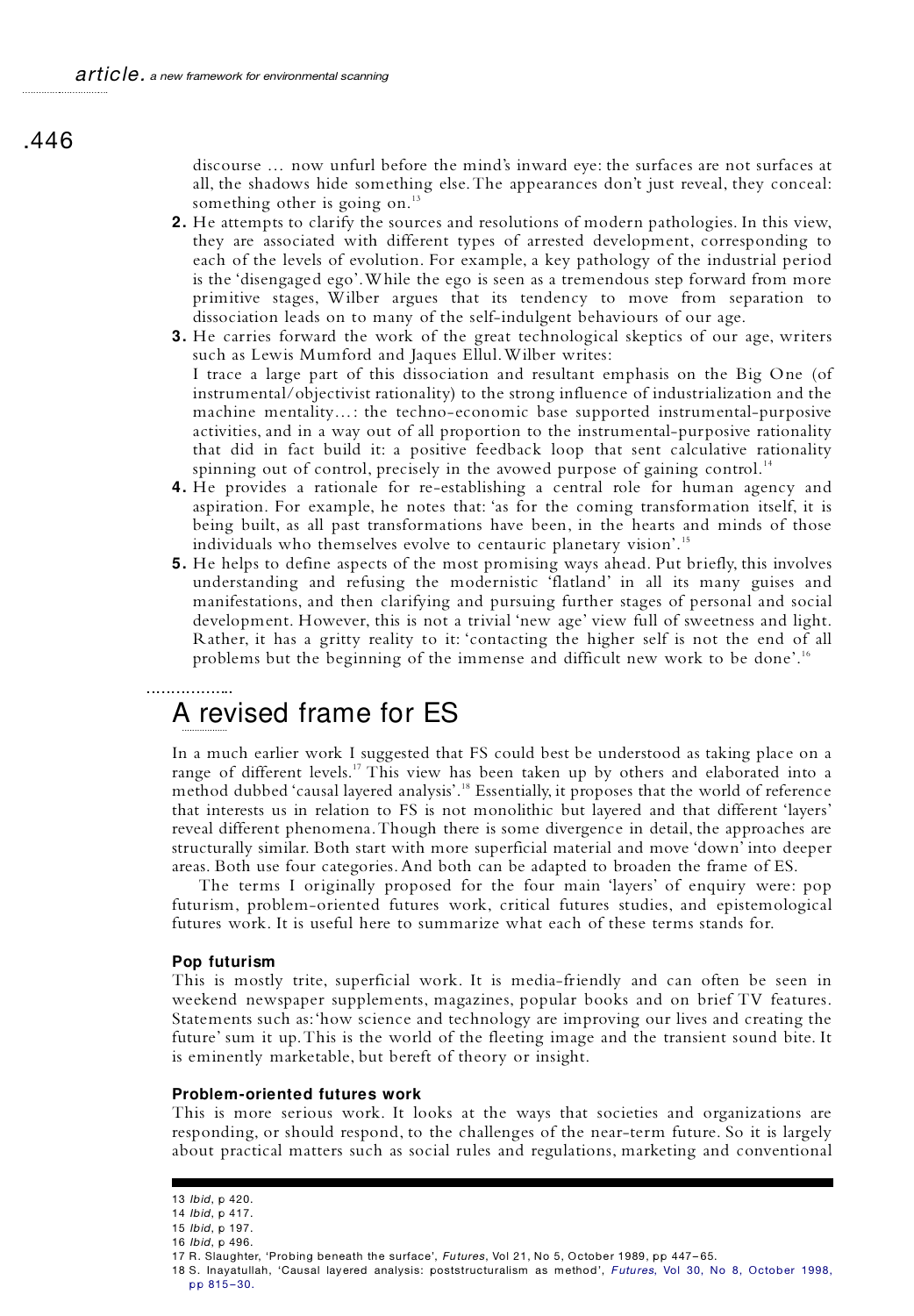strategy. It emerges most typically in eg environmental legislation and organizational innovations, particularly in business. It is significant that the bulk of futures work takes place in this domain.

#### **Critical futures studies**

Critical work is emerging as a refreshingly new perspective. It attempts to `probe beneath the surface' of social life and to discern some of the deeper processes of meaning-making, paradigm formation and the active influence of obscured worldview commitments (eg `growth is good';`nature is merely a set of resources' etc). It utilizes the tools and insights that have emerged within certain of the humanities and which allow us to interrogate, question and critique the symbolic foundations of social life and  $-$  this is the real point  $-$  hence to discern the grounds of new, or renewed, options. Properly understood, the deconstructive and reconstructive aspects of high quality critical futures work balance each other in a productive dialectic.

## **Epistemological futures work**

Epistemological futures work goes deeper still. Here FS merges into the foundational areas that feed into the futures enterprise and provide part of its substantive basis. Hence what has been termed the `social construction of reality' philosophy, ontology, macrohistory, the study of time, cosmology, etc are all relevant at this level. It is here that the deepest and, perhaps, the most powerful forms of futures enquiry operate.The main reason is that such work helps to unfreeze the everyday life that we take for granted and to identify new sources of freedom, new ways ahead. Essentially it permits the systematic rethinking, revising and recovery of the foundations of the social order. Clearly this has, or could have, huge implications for organizations.

Now in this form, the categories refer to general approaches within each of the `layers' of futures work.With some adjustment and revision the former can be matched with Wilber's four quadrants. Pop futurism represents a superficial gloss on the lower right and, to a lesser extent, the upper right quadrants (the world of empirical science, or the `it' world). Problem-oriented futures work, as presently constituted, refers mainly to limited aspects of the lower left quadrant (the shared social world, or the world of `we'). Critical and epistemological futures work refers to the upper left and the lower left quadrants respectively (the worlds of subjective and intersubjective meanings). Overall, then, four new foci for ES emerge.These are:

- **1.** (Upper left) The inner world of individual identity, meaning and purpose
- **2.** (Lower left) The intersubjective social/cultural world
- **3.** (Upper right) The external world of the individual
- **4.** (Lower right) The collective external world

The key point is that in each of these four 'worlds' there are different phenomena at work and different 'ways of knowing' are needed to understand and study them. Running them all together  $-\alpha$  as has happened to date in FS and ES  $-\alpha$  is a recipe for the exclusion of some key phenomena and confusion among others.Thus in (1) what is at stake is the level, or quality, of individual human consciousness.What we would be alert for here are changes in peoples' values, perceptions and goals; overall, the meanings they weave with their lives. In (2) the focus is on shared collective structures. Here we would consider changes in languages, cultures, institutions, disciplines and the like. In (3) the concern is with changes in the ways people act externally, eg voting patterns, consumer behaviour, reproductive practices etc. Finally, in (4) we are back in familiar industrial-era territory with objectively measurable changes in natural and constructed external environments.

Here two points can be noted. First, this interpretative scheme is itself an interpretation. It should not be reified, made real. It should be used for clarity, to cover and include phenomena that are omitted within more limited frames, but it is not reality itself! Second, all the quadrants are obviously interconnected. Many phenomena are cross sectoral by nature. Reality itself is ever and always interwoven through the four quadrants and through countless other interpretative schemes as well.

Yet the scheme as described allows some tentative conclusions. First, standard approaches to FS and ES do appear to be biased toward collective empirical phenomena (the upper and lower right quadrants) and therefore overlook the significance of the rich inner worlds of people. Second, approaches to environmental scanning which privilege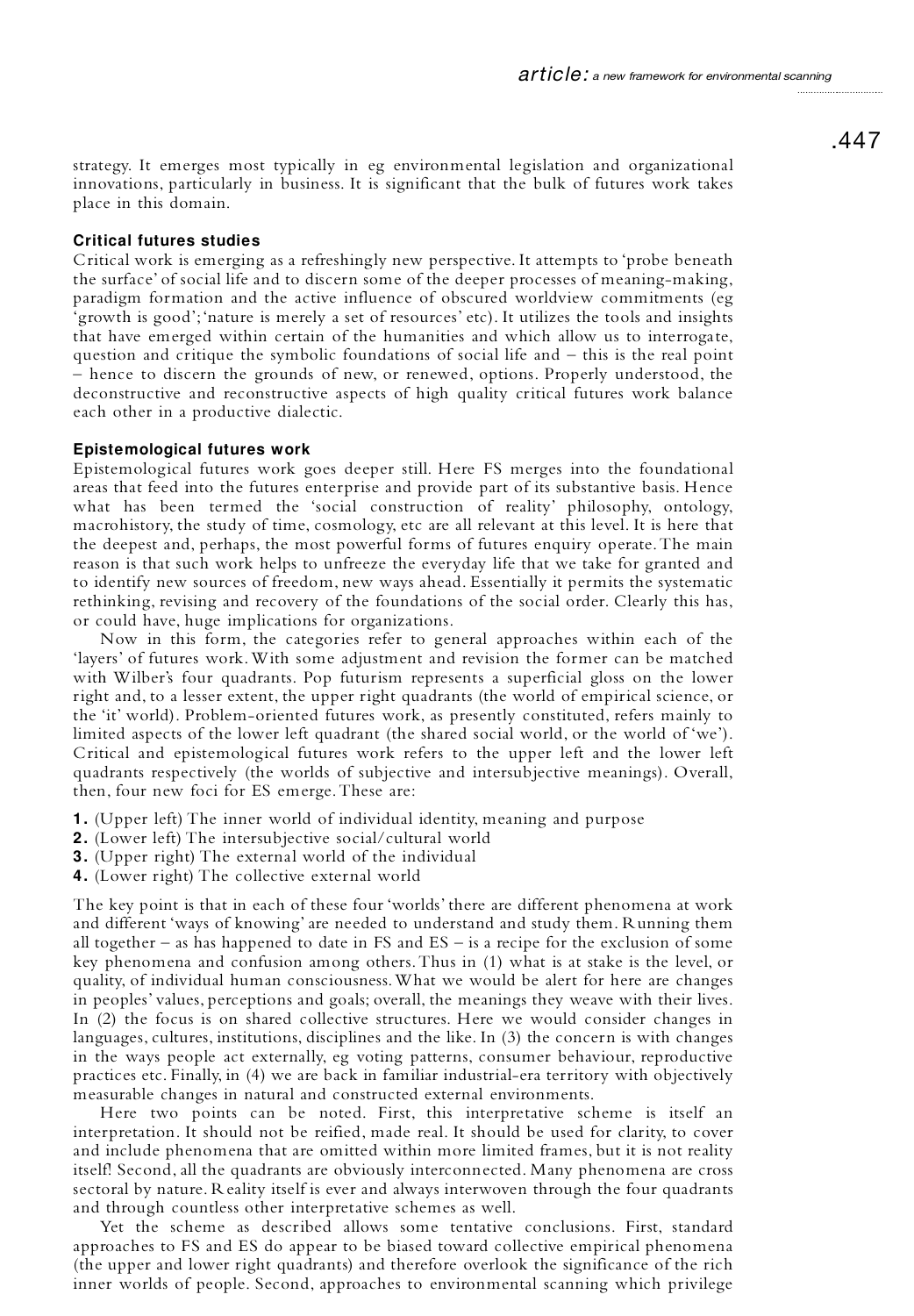## .448

................................

science, technology, psychology and behaviourism in particular over, eg hermeneutics, semiotics, sociology and anthropology, are, by so doing, likely to produce thin and unproductive views of the world.They will overlook the shaping role of subjective and intersubjective awareness. It follows that a more structurally sound approach would focus on changes in each of the four quadrants and therefore employ a suitable range of methods, foci and `ways of knowing'. It is to these that I now turn.

## ..................

### ES in four worlds ..................

As noted, the two right-hand quadrants (the `it' world) have always been the primary focus of conventional ES. But using the four-quadrant approach allows us to distinguish between empirical data per se and social/interpretative data.The two left-hand quadrants are inadequately scanned by futures practitioners and are therefore poorly integrated into mainstream futures work.Though it has major implications, critical futures work (which applies primarily to the left-hand quadrants) has been widely overlooked. Within the upper left quadrant it considers the ways individuals interpret their world. In the lower left quadrant it deals with the social construction of reality. Epistemological futures work adds depth to both of these concerns, particularly in the lower left-hand quadrant, since it is concerned with the shared foundations of social life across space and time. I will now outline some of the questions that arise for ES in each of these four `worlds'. Clearly this is a provisional formulation which will require critique and revision over time by theorists and practitioners alike.

## **1. The world of individual meaning and purpose**

The upper left quadrant identifies the world of personal identity; of feelings, meanings, goals and life purposes. It cannot be accessed directly. It can only be accessed through an interpretative framework that is adequate to that which is being studied. Such frameworks include psychoanalysis, phenomenology, hermeneutics and the authority, the depth of insight, derived from specific cultural or religious traditions.

Within this arena the questions are personal and transpersonal. They might begin with those about family, biography, culture, tradition and work.They then might proceed to question such as `what are our assumptions? What interests do we represent? What might we have overlooked? Such questions require reflexivity: the ability of human beings to stand back and `see' themselves in the process of seeing, perceiving, thinking etc. In so doing, these processes are understood to be not objective but situated in a particular culture or milieu (the lower left quadrant). Though the term 'paradigm' has long been a commonplace in futures enquiry, a developed awareness of the questions and the processes of perception and reality-construction that they imply, remain uncommon in futures work and ES. Being 'critical' in this context means 'looking more deeply'. It refers to the way that human perceptions are layered and that each of these layers can be accessed using different methods. Paradigmatic texts would include Berger's classic *Ways of Seeing*, Harman's *Global Mind Change* and Hesse's novel *Siddhartha*. 19

Scanning sources that are relevant here include the literature of perception and transpersonal psychology, much of the quality futures literature, radical and socially critical publications, and non-mainstream magazines and journals generally (eg *Whole Earth*, *Revision*, *The UTNE Reader* and *The Journal of Transpersonal Psychology*).

## **2. The world of cultures and shared meanings**

This area can seem challenging to empirically minded observers because it too embraces phenomena that cannot be fully 'seen' in the external world and which therefore require close study and deep understanding over a period of time. As noted, such worldview phenomena tend to be widely overlooked in favour of more measurable, widely available and readily absorbed data. Here we are looking (with an inward `eye') at cultural assumptions and driving forces (purposes, stories, myths etc), at epistemes, at civilizational perspectives and so on. Some questions that arise are as follows. What unquestioned civilizational `givens' are involved? How are they observed? What effects do these deeply

19 J. Berger, Ways of Seeing, BBC, London, 1972; W. Harman, *Global Mind Change*, Knowledge Systems, Indianapolis, IN, 1998; H. Hesse, *Siddhartha*, New Directions, New York, 1951.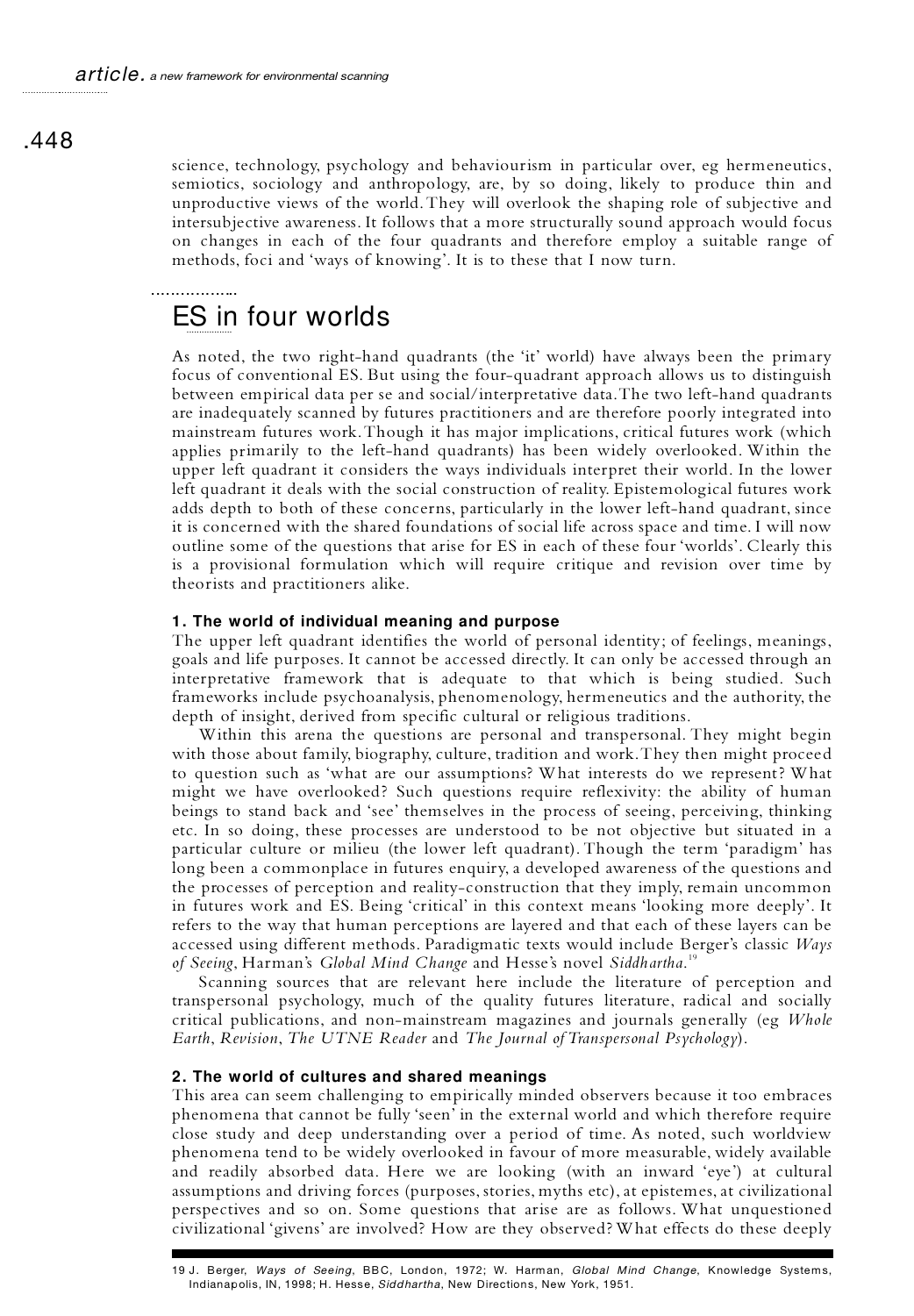................................

embedded drivers have? Are these effects acceptable? If not, how can they be moderated or changed? How are they `coded', legitimized, applied in various contexts? What frameworks of theory and practice do they depend on?

More specific questions could include: how is society adapting to the trends operating in the global environment? How are organizations responding, adapting? What opportunities arise in the chaotic shift between cultural eras and civilizations? The focus will include social entities such as: pressure groups, government or industry enquiries, changes in laws and in regulatory regimes, new strategies, strategic alliances and so on. Sources may include: specialist information services, official pronouncements, departmental discussion papers, policy documents, drafts of new laws, and other handouts, the views of opinion-leaders and dissenters, public pronouncements of CEOs, opinion-leading books and so on.They also include scholars and books in fields such as: anthropology, macrohistory, cosmology, religion and spirituality, the study of time and so on. Paradigmatic texts here would perhaps include Michael's *On Learning to Plan and Planning to Learn* and Ogilvy's `Futures studies and the human sciences'. 20

Scanning sources would be derived from various areas of social and cultural research, interdisciplinarity, governance, administration and strategy. It is, of course, a vast field. But since ES attempts, in some sense, to `cover the world', its practitioners should be able to select and filter from a vast array of inputs and data. Into this quadrant fall all the organizations, journals, publications of organized social life. In addition  $-$  and quite  $obviously - the world of the internet also supplies a vast amount of data on the shared$ social/cultural world and will obviously be an important resource. Journals such as *Futures*, *foresight*, *Quadrant* or *Economics for the Global Good* provide forums for re negotiating a range of social and professional commitments.

## **3. The world of individual capability and behaviour**

In the upper right quadrant the focus is on the empirical study of the physical and behavioural aspects of human beings. So it encompasses biology, health, reproduction, physical well-being and illness as well as behaviouristically oriented psychology.The study of aging is clearly located here,along with that of human behaviour under all the different circumstances of human life: marriage, child rearing, employment, consumer habits and so on. Here is where Taylorism established its foothold in time-and-motion studies and later where stakeholder analysis and responses to advertising occur. Here is where intelligence testing takes place, as well as profiling and fitness for employment. In other words, it is the visible outer arena of human capability. The bulk of educational literature addresses phenomena in this domain. It is quintessentially the field of `self-improvement' and marketing. It includes any field where the interest is on external performance or manipulation: sporting achievements are a good example. Paradigmatic texts here would include Goleman's *Emotional Intelligence* and Covey's *Seven Habits of Highly Effective People*. 21

Scanning sources will depend on the specific work in hand. It clearly ranges across all the fields outlined above: psychology, health, marketing, sports, etc.

## **4. The physical world**

The world of the lower right quadrant is a vital one and that most consistently scanned by mainstream ES. It is the world of business and industry, of science, technology, architecture, the globe-spanning infrastructure and the natural environment. Key questions include the following.What is happening `out there' that is of interest to us/our organization? What are the key drivers? What are the more subtle counter forces that may signal new phenomena, new issues, directions and opportunities? The focus is upon trends and events across the board - anything that can be detected, recorded, measured and slotted into an accounting structure.This is where discoveries in science, and their detailed applications in new technologies, occur.This is where the shapes and forms of cities are discussed and questions of the physical sustainability of human activities debated and critiqued. Paradigmatic texts would include the State of the World series and the regular digests produced by the OECD, the World Bank and other such agencies. $^{22}$ 

<sup>20</sup> D. Michael, *On Learning to Plan and Planning to Learn*, Miles River Press, Alexandra, VA, 1997; J. Ogilvy, `Futures studies and the hum an sciences: the case for normative scenarios', in R. Slaughter (ed), *New Thinking for a New Millennium*, Routledge, London, 1996.

<sup>21</sup> D. Goleman, *Em otional Intelligence*, Bloomsbury, London, 1996; S. Covey, *The Seven Habits of Highly Effective Pe ople*, Business Australia, Melbourne, 1990.

<sup>22</sup> L. Brown *et al*, *State of the World 1999*, Norton, New York, 1999.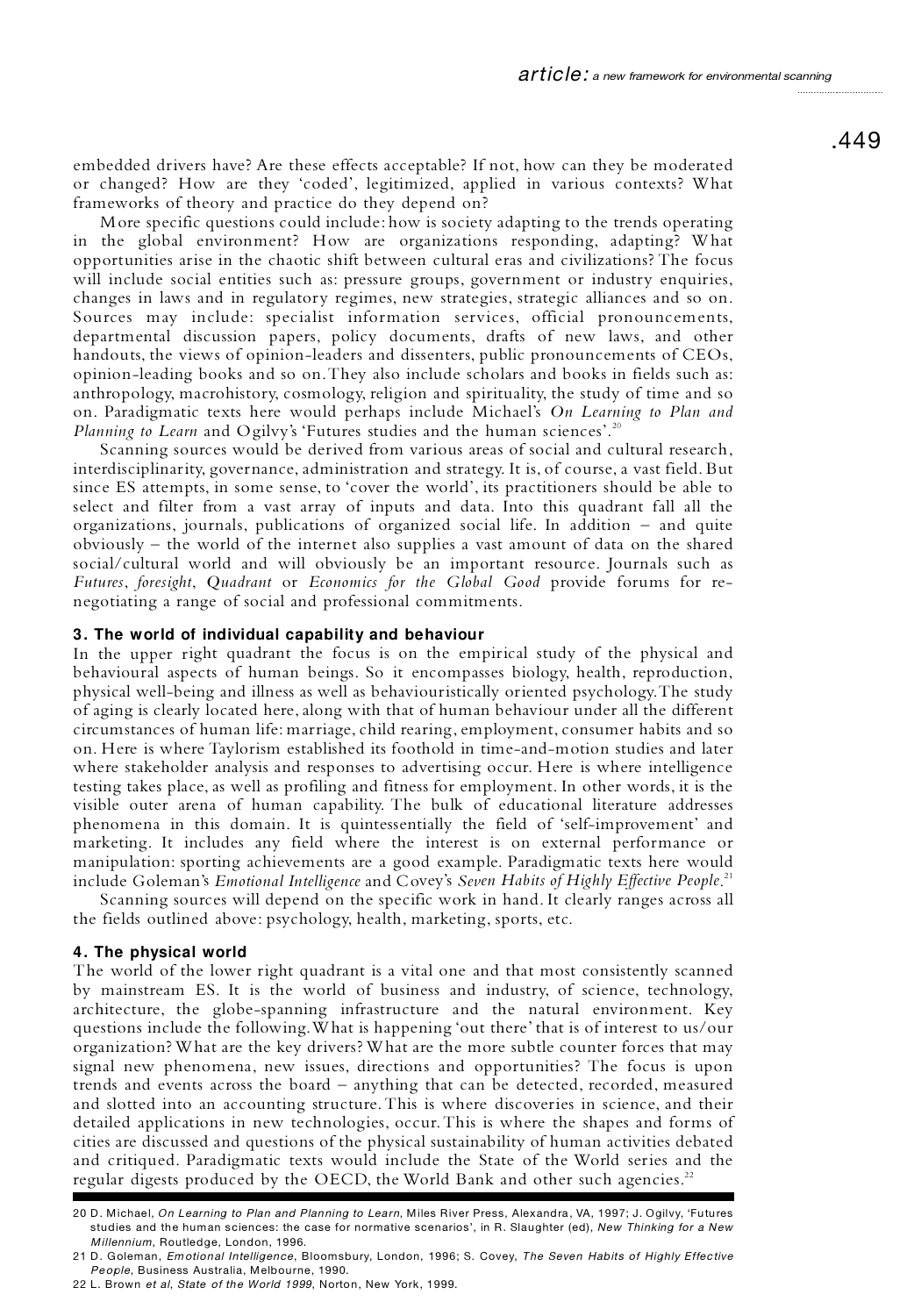..................

## .450

................................

Sources are, of course, many and varied. They include digests, global statistics, reports, media productions, quality newspapers, abstracting services, interviews and the like as well as the burgeoning web sites where up-to-date information on nearly everything can increasingly be found.

# Environmental scanning beyond empiricism ..................

The view set out above is that ES needs to move beyond its initial concerns with the world 'out there' to include phenomena that tend to be overlooked and under valued in part because they are `in here', where different forms of knowledge and tests of truth and usefulness apply.The reason for this view is that without a multi-perspective, multi-level or, perhaps, four-quadrant view of the world, a great deal of foresight work and strategy development merely `spins the wheels' in the sense that it produces surprisingly little that is either original or useful. <sup>23</sup> A related confusion is evident in a recent CD-ROM on futures methods. In one paper the following passage appears:

Futures research tends to create a broad set of issue and questions to address policy problems and to seek insight from an extraordinarily diverse section of sources using a broad set of methods. This breadth runs the risk of the researcher being superficial. *Academic future studies tend to go much deeper into questions and, therefore, can become narrow and/or parochial in their result* (emphasis added). 24

Here we see the misconception that breadth or depth in futures work risks producing poor results. From the viewpoint of this essay the truth is rather different. It is critical and epistemological naïvety that leads to narrowness, parochial views and superficiality, not depth.The reason is that the deeper we go into the constitution of socio-cultural realities (and the interventions made within the physical world based on them) the more richness, originality and flexibility can be found to think new thoughts and conceive of new projects in any organization or environment. Methods are therefore needed to handle complexity within the forward view without falling into unintended reductionism. A layered approach on the one hand, or a quadrant approach on the other can certainly be married up with more `horizontal' methods to reconcile both breadth and depth. 25

There are few precursors to such work within FS. One exception is the very thorough multi-perspective approach developed by Linstone and Mitroff. <sup>26</sup> Their work is based on three perspectives: technical, personal and organizational.Theirs is a scientific view and their goal is to outline what they call a `holistic science of complexity'.It is an intelligent rationalist agenda based largely on high-quality empirical analysis and systems thinking. It produces useful insights. But, to my mind, it overlooks the deep transformations of consciousness, meaning and value that lie outside the rationalist frame.It is significant that their book closes with an optimistic reference to the need for wisdom. But the approach overlooks the deep socio-cultural processes through which it can be recovered or developed.

## Conclusion ..................

..................

This paper has attempted to explore what for ES and FS constitutes `new territory'. I have argued that a standard empirical framework provides an inadequate basis for both because key structural phenomena with transforming or innovative potential are thereby omitted and overlooked. The four-quadrant device is not immune to criticism. But it provides us with a meta-map, a larger and more systematic way of covering the territory. Few organizations will need to scan all four quadrants equally. However, I suspect that all would find it helpful to design their initial scanning frames with explicit reference to

25 R. Slaughter, `Reconciling breadth and depth in futures work', *Futures*, forthcoming 2000.

<sup>23</sup> The 1998 annual report of the Millennium project is an example of this kind of output. J. Glenn and T. Gordon (eds), *1998 State of the Future: Issues and Opportunities*, The M illennium Project, American Council for the United Nations University, Washington DC, 1998. A review by this author can be found on the Futures Study Centre website at: http://ww [w.futures.austbus.com](http://www.futures.austbus.com/othermil.htm%23cmp) /othermil.htm #cm p

<sup>24</sup> J. Glenn and T. Gordon (eds), *Introduction to Futures Research Methodology* (CD-ROM), The Millennium Project, American Council for the United Nations University, Washington DC, 1999.

<sup>26</sup> H. Linstone and I. Mitroff, *The Challenge of the 21st Century: Managing Technology and Ourselves in a Shrinking World*, SUNY Press, New York, 1994.